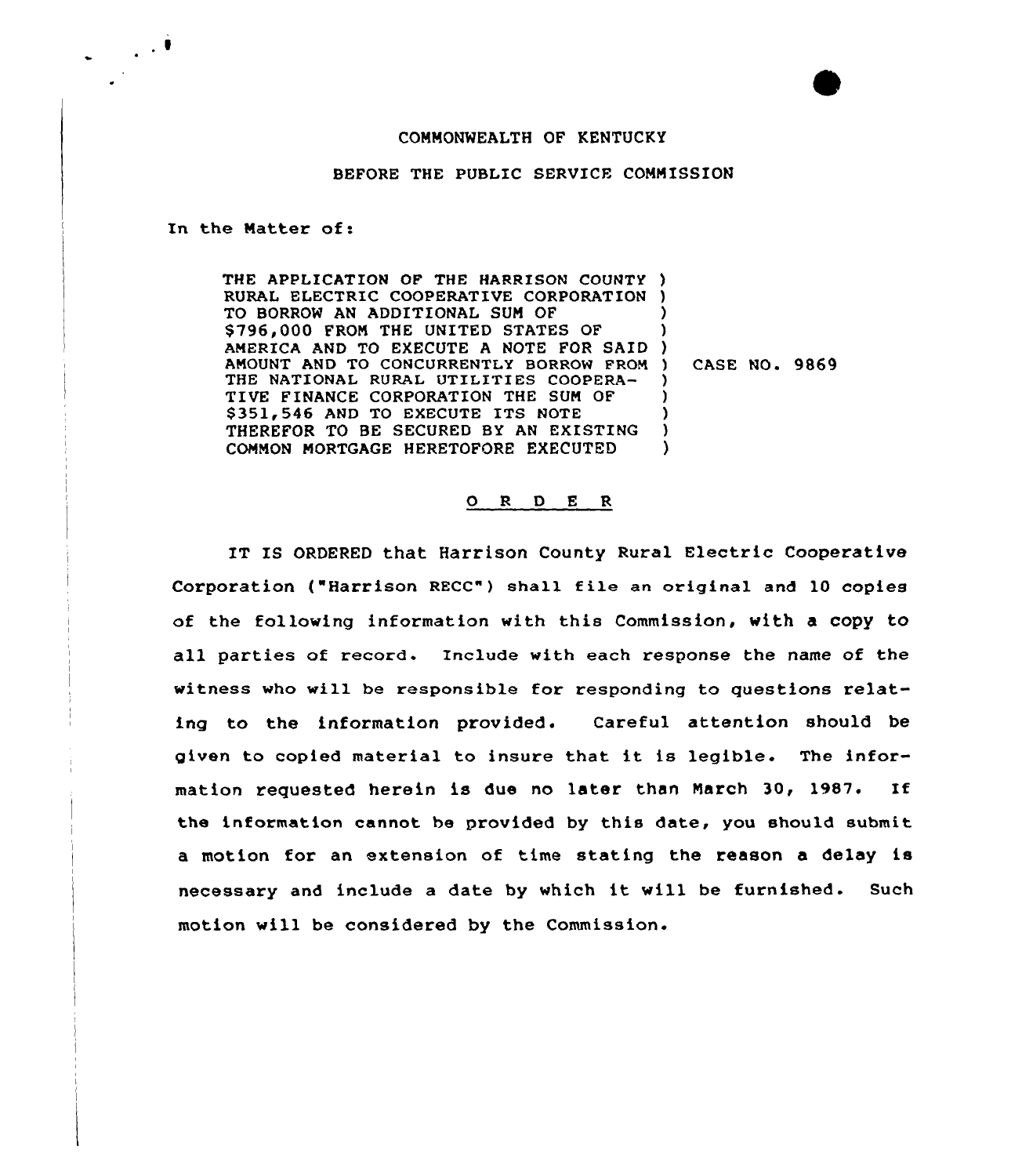## Information Request No. 1

 $\sim$   $\sim$ 

1. Provide <sup>a</sup> copy of the loan agreement between Harrison RECC and the National Rural Utilities Cooperative Finance Corporation ("CFC").

2. Provide a detailed description of any other financing options that were considered in securing the CFC loan. This response should include the reason(s) that CFC financing was selected over other options as well as the results of any studies conducted which support the use of CFC financing.

3. What consideration has Harrison RECC given to the various loan programs available through CFC? Explain which option Harrison RECC anticipates selecting at this time.

4. Provide the additional debt service requirements associated with the Rural Electrification Administration loan and the CFC loan.

5. Provide an amortization schedule of the proposed loan from CFC.

6. Provide the current interest rates on both CFC fixed rate and variable rate loans.

7. Will Harrison RECC he able to meet its increased debt service requirements with the revenues generated by its existing rates?

8. Provide <sup>a</sup> complete balance sheet for the year ending December 31, 1986.

 $-2-$